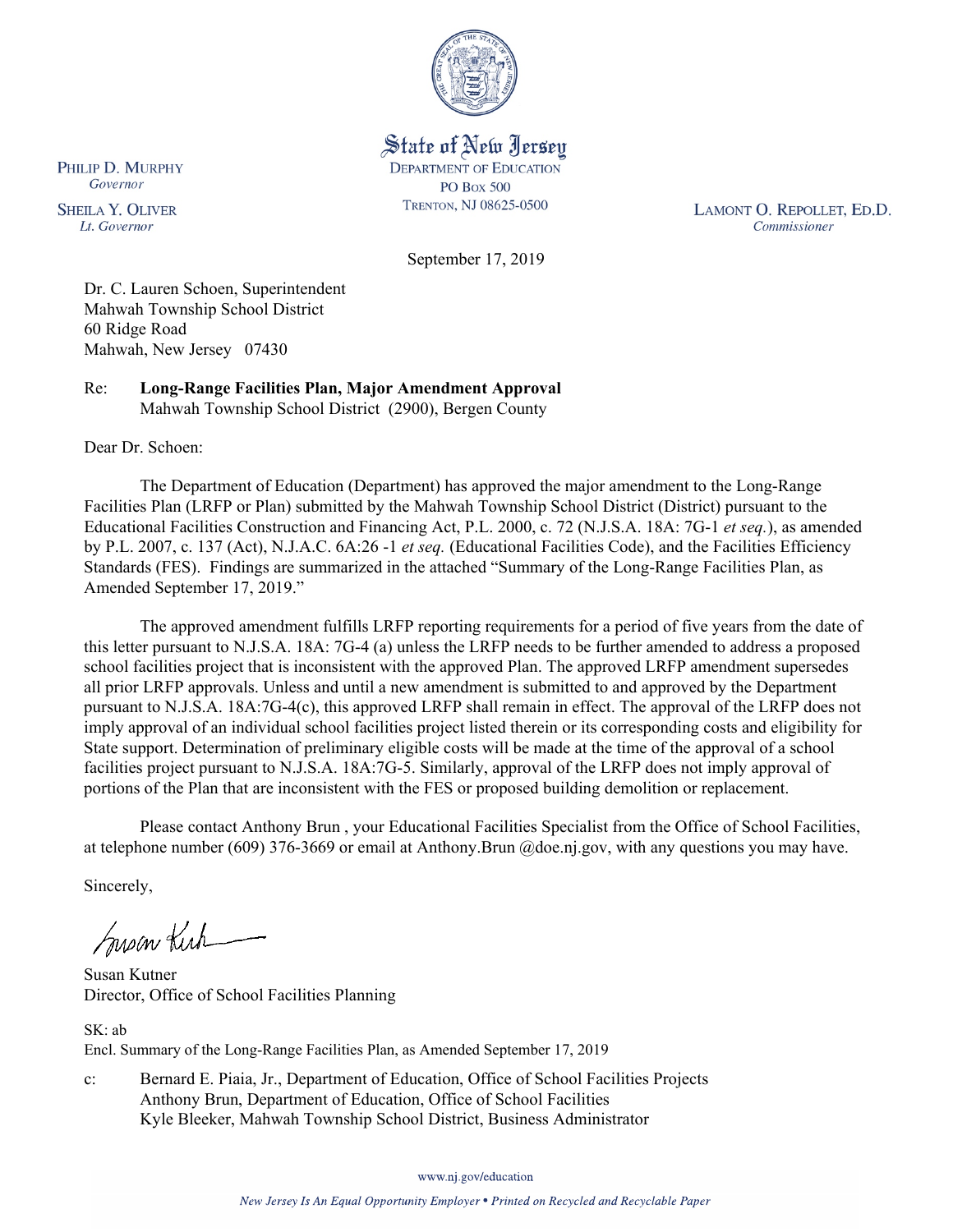# **Mahwah Township School District (2900) Summary of the Long-Range Facilities Plan, as Amended September 17, 2019**

The Department of Education (Department) has completed its review of the major amendment to the Long-Range Facilities Plan (LRFP or Plan) submitted by the Mahwah Township School District (District) pursuant to the Educational Facilities Construction and Financing Act, P.L. 2000, c. 72 (N.J.S.A. 18A: 7G-1 *et seq.*), as amended by P.L. 2007, c. 137 (Act), N.J.A.C. 6A:26-1 et seq. (Educational Facilities Code), and the Facilities Efficiency Standards (FES).

The following provides a summary of the District's approved amended LRFP. The summary is based on the standards set forth in the Act, the Educational Facilities Code, the FES, District-reported information in the Department's LRFP reporting system, and supporting documentation. The referenced reports in *italic* text are standard reports available on the Department's LRFP website.

#### **1. Inventory Overview**

The District is classified as a Regular Operating District (ROD) for funding purposes. It provides services for students in grades PK-12.

The District identified existing and proposed schools, sites, buildings, rooms, and site amenities in its LRFP. Table 1 lists the number of existing and proposed district schools, sites, and buildings. Detailed information can be found in the *School Asset Inventory Report* and the *Site Asset Inventory Report.*

**As directed by the Department, school facilities projects that have received initial approval by the Department and have been approved by the voters, if applicable, are represented as "existing" in the LRFP.** Approved projects that include new construction and/or the reconfiguration/reassignment of existing program space are as follows: n/a.

| Table 1: Number of Schools, School Buildings, and Sites |  |
|---------------------------------------------------------|--|
|---------------------------------------------------------|--|

|                                              | <b>Existing</b> | <b>Proposed</b> |
|----------------------------------------------|-----------------|-----------------|
| Number of Schools (assigned DOE school code) |                 |                 |
| Number of School Buildings <sup>1</sup>      |                 |                 |
| Number of Non-School Buildings <sup>2</sup>  |                 |                 |
| Number of Vacant Buildings                   |                 |                 |
| Number of Sites                              |                 |                 |

*1 Includes district-owned buildings and long-term leases serving students in district-operated programs 2 Includes occupied district-owned buildings not associated with a school, such as administrative or utility buildings*

Based on the existing facilities inventory submitted by the District:

- Schools using leased buildings (short or long-term):  $n/a$
- Schools using temporary classroom units (TCUs), excluding TCUs supporting construction: n/a
- Vacant/unassigned school buildings: The Early Childhood Center, an instructional building, is currently leased out.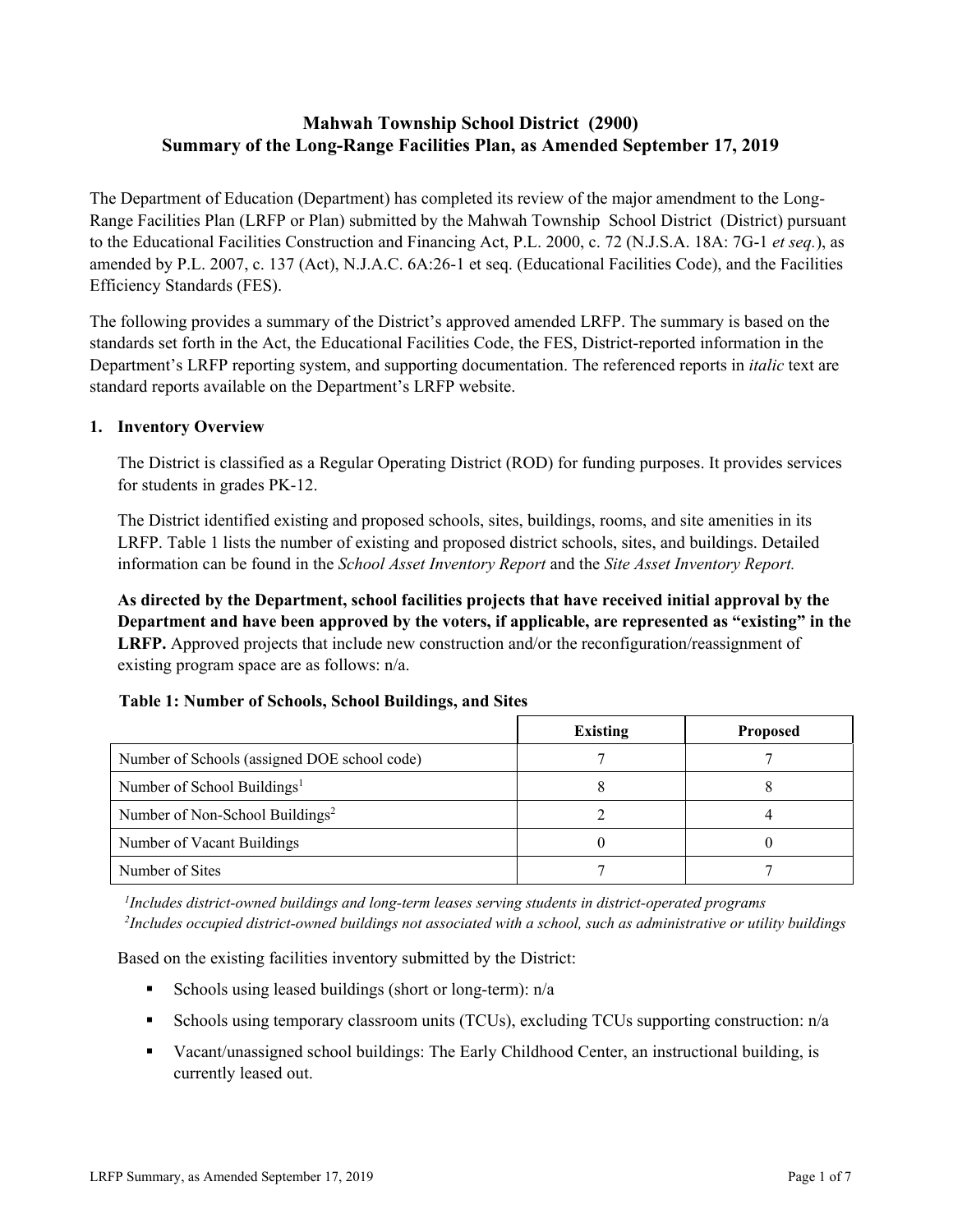**FINDINGS** The Department has determined that the proposed inventory is adequate for approval of the District's LRFP amendment. However, the LRFP determination does not imply approval of an individual school facilities project listed within the LRFP; the District must submit individual project applications for project approval.

# **2. District Enrollments**

The District determined the number of students, or "proposed enrollments," to be accommodated for LRFP planning purposes on a district-wide basis and in each school.

The Department minimally requires the submission of a standard cohort-survival projection using historic enrollment data from the Application for School State Aid (ASSA) or NJ Smart. The cohort-survival method projection method forecasts future students based upon the survival of the existing student population as it moves from grade to grade. A survival ratio of less than 1.00 indicates a loss of students, while a survival ratio of more than 1.00 indicates the class size is increasing. For example, if a survival ratio tracking first to second grade is computed to be 1.05, the grade size is increasing by 5% from one year to the next. The cohort-survival projection methodology works well for communities with stable demographic conditions. Atypical events impacting housing or enrollments, such as an economic downturn that halts new housing construction or the opening of a charter or private school, typically makes a cohort-survival projection less reliable.

#### **Proposed enrollments are based on a standard cohort-survival enrollment projection.**

Adequate supporting documentation was submitted to the Department to justify the proposed enrollments. Table 2 provides a comparison of existing and projected enrollments. All totals include special education students.

| <b>Grades</b>                | <b>Existing Enrollments</b><br>2018-19 School Year | <b>District Proposed Enrollments</b><br>2023-24 School Year |
|------------------------------|----------------------------------------------------|-------------------------------------------------------------|
| PK (excl. private providers) | 18                                                 | 21                                                          |
| Grades K-5                   | 1,226                                              | 1,124                                                       |
| Grades 6-8                   | 676                                                | 641                                                         |
| Grades 9-12                  | 912                                                | 839                                                         |
| <b>Totals K-12</b>           | 2,814                                              | 2,604                                                       |

#### **Table 2: Enrollments**

**FINDINGS** The Department has determined the District's proposed enrollments to be acceptable for approval of the District's LRFP amendment. The Department will require a current enrollment projection at the time an application for a school facilities project is submitted incorporating the District's most recent enrollments in order to verify that the LRFP's planned capacity is appropriate for the updated enrollments.

#### **3. District Practices Capacity**

Based on information provided in the room inventories, *District Practices Capacity* was calculated for each school building to determine whether adequate capacity is proposed for the projected enrollments based on district scheduling and class size practices. The capacity totals assume instructional buildings can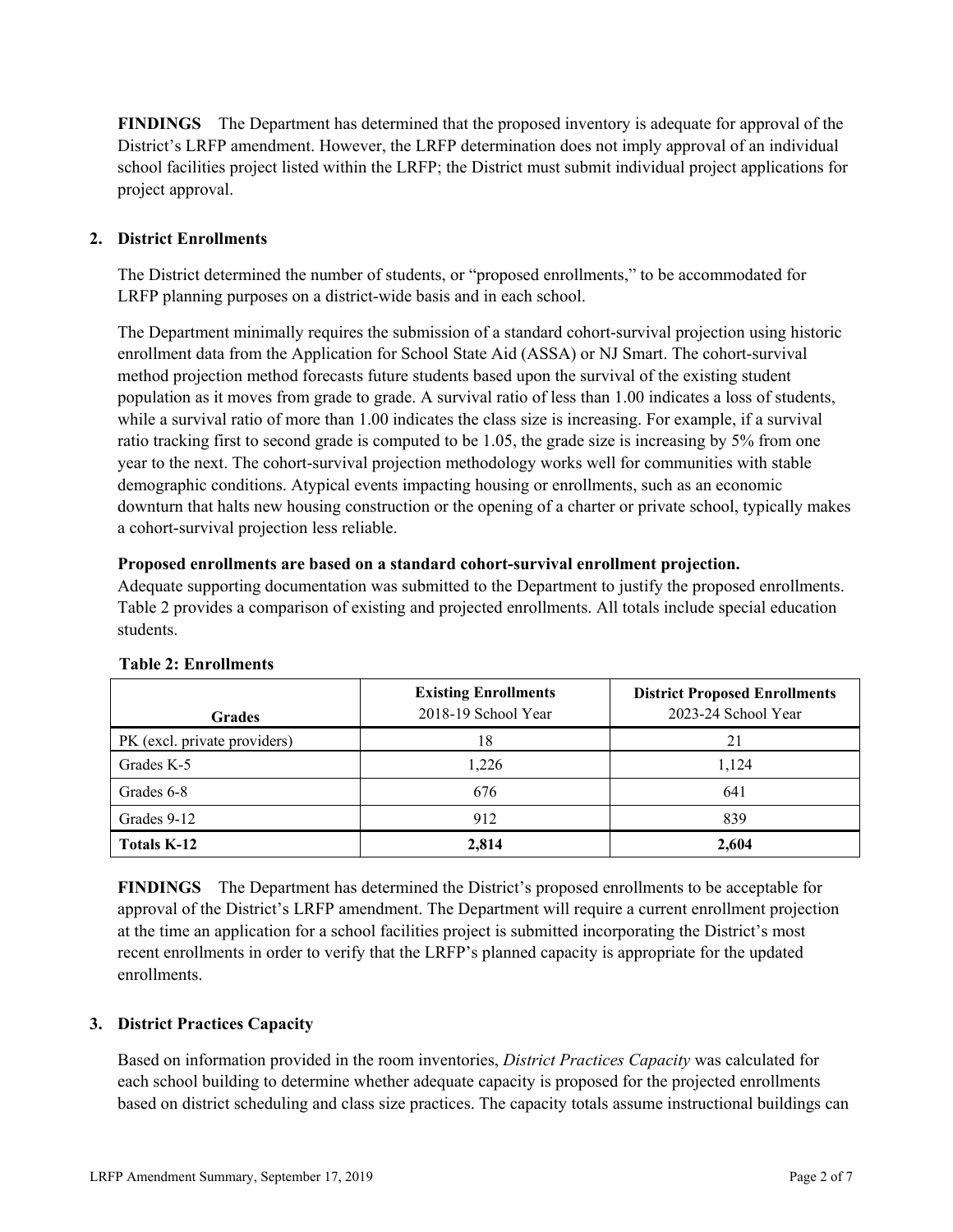be fully utilized regardless of school sending areas, transportation, and other operational issues. The calculations only consider district-owned buildings and long-term leases; short term leases and temporary buildings are excluded. A capacity utilization factor of 90% for classrooms serving grades K-8 and 85% for classrooms serving grades 9-12 is applied in accordance with the FES. No capacity utilization factor is applied to preschool classrooms.

In certain cases, districts may achieve adequate District Practices Capacity to accommodate enrollments but provide inadequate square feet per student in accordance with the FES, resulting in educational adequacy issues and "Unhoused Students." Unhoused students are considered in the "Functional Capacity" calculations used to determine potential State support for school facilities projects and are analyzed in Section 4.

Table 3 provides a summary of proposed enrollments and existing and proposed District-wide capacities. Detailed information can be found in the LRFP website reports titled *FES and District Practices Capacity Report, Existing Rooms Inventory Report, and Proposed Rooms Inventory Report.*

| <b>Grades</b>          | <b>Proposed</b><br><b>Enrollments</b> | <b>Existing</b><br><b>District</b><br><b>Practices</b><br>Capacity | <b>Existing</b><br>Deviation* | <b>Proposed</b><br><b>District</b><br><b>Practices</b><br>Capacity | <b>Proposed</b><br>Deviation* |
|------------------------|---------------------------------------|--------------------------------------------------------------------|-------------------------------|--------------------------------------------------------------------|-------------------------------|
| Elementary (PK-5)      | 1,145                                 | 1,186.70                                                           | 41.70                         | 1,186.70                                                           | 41.70                         |
| Middle $(6-8)$         | 641                                   | 646.20                                                             | 5.20                          | 646.20                                                             | 5.20                          |
| High $(9-12)$          | 839                                   | 855.95                                                             | 16.95                         | 855.95                                                             | 16.95                         |
| <b>District Totals</b> | 2,625                                 | 2,688.85                                                           | 63.85                         | 2,688.85                                                           | 83.85                         |

**Table 3: District Practices Capacity Analysis**

*\* Positive numbers signify surplus capacity; negative numbers signify inadequate capacity. Negative values for District Practices capacity are acceptable for approval if proposed enrollments do not exceed 100% capacity utilization.*

Considerations:

- Based on the proposed enrollments and existing room inventories, the District is projected to have inadequate capacity for the following grade groups, assuming all school buildings can be fully utilized: n/a
- Adequate justification has been provided by the District if the proposed capacity for a school significantly deviates from the proposed enrollments. Generally, surplus capacity is acceptable for LRFP approval if additional capacity is not proposed through new construction.

**FINDINGS**The Department has determined that proposed District capacity, in accordance with the proposed enrollments, is adequate for approval of the District's LRFP amendment. The Department will require a current enrollment projection at the time an application for a school facilities project is submitted, incorporating the District's most recent Fall Enrollment Report, in order to verify that the LRFP's planned capacity meets the District's updated enrollments.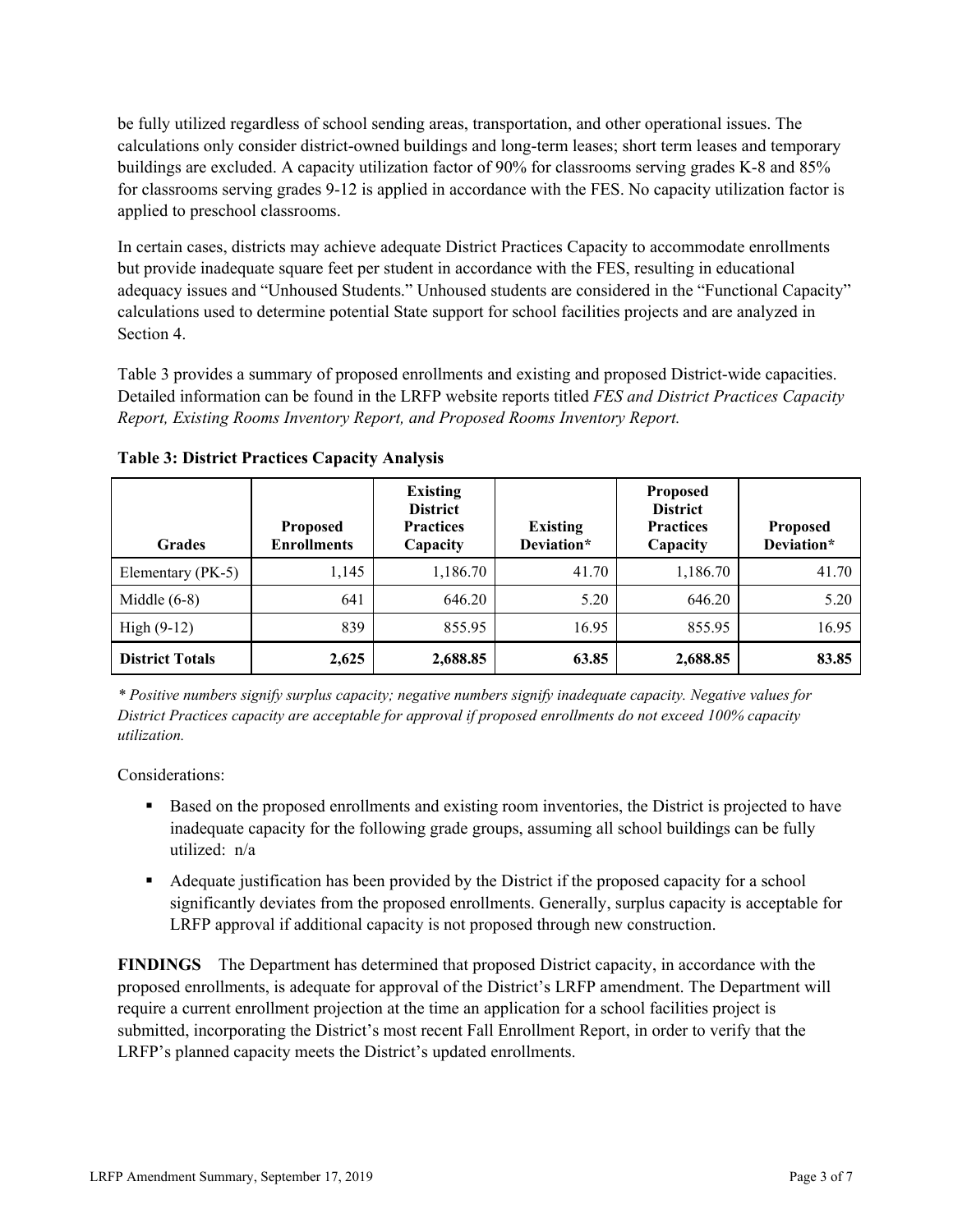### **4. New Construction Funding Eligibility**

*Functional Capacity* was calculated and compared to the proposed enrollments to provide a preliminary estimate of Unhoused Students and new construction funding eligibility.

*Functional Capacity* is the adjusted gross square footage of a school building *(total gross square feet minus excluded space)* divided by the minimum area allowance per full-time equivalent student for the grade level contained therein. *Unhoused Students* is the number of students projected to be enrolled in the District that exceeds the Functional Capacity of the District's schools pursuant to N.J.A.C. 6A:26-2.2(c). *Excluded Square Feet* includes (1) square footage exceeding the FES for any pre-kindergarten, kindergarten, general education, or self-contained special education classroom; (2) grossing factor square footage *(corridors, stairs, mechanical rooms, etc.)* that exceeds the FES allowance, and (3) square feet proposed to be demolished or discontinued from use. Excluded square feet may be revised during the review process for individual school facilities projects.

Table 4 provides a preliminary assessment of the Functional Capacity, Unhoused Students, and Estimated Maximum Approved Area for Unhoused Students for each FES grade group. The calculations exclude temporary facilities and short-term leased buildings. School buildings proposed for whole or partial demolition or reassignment to a non-school use are excluded from the calculations pending project application review. If a building is proposed to be reassigned to a different school, the square footage is applied to the proposed grades after reassignment. Buildings that are not assigned to a school are excluded from the calculations. In addition, only preschool students eligible for state funding (former ECPA students) are included. Detailed information concerning the calculations can be found in the *Functional Capacity and Unhoused Students Report* and the *Excluded Square Footage Report.*

|                                                | $PK/K-5$ | $6 - 8$  | $9-12$   | <b>Total</b> |
|------------------------------------------------|----------|----------|----------|--------------|
| PK Eligible Students/K-12 Proposed Enrollments | 1,145    | 641      | 839      |              |
| FES Area Allowance (SF/student)                | 125.00   | 134.00   | 151.00   |              |
| <b>Prior to Completion of Proposed Work:</b>   |          |          |          |              |
| <b>Existing Gross Square Feet</b>              | 206,115  | 112,040  | 181,065  | 499,220      |
| Adjusted Gross Square Feet                     | 199,897  | 109,901  | 180,019  | 489,817      |
| <b>Adjusted Functional Capacity</b>            | 1,599.18 | 820.16   | 1,192.18 |              |
| Unhoused Students                              | 0.00     | 0.00     | 0.00     |              |
| Est. Max. Area for Unhoused Students           | 0.00     | 0.00     | 0.00     |              |
| <b>After Completion of Proposed Work:</b>      |          |          |          |              |
| Gross Square Feet                              | 206,115  | 112,040  | 181,065  | 499,220      |
| New Gross Square Feet                          | $\theta$ | $\theta$ | $\theta$ | $\theta$     |
| Adjusted Gross Square Feet                     | 119,897  | 109,901  | 180,019  | 489,817      |
| <b>Functional Capacity</b>                     | 1,599.18 | 820.16   | 1,192.18 |              |
| Unhoused Students after Construction           | 0.00     | 0.00     | 0.00     |              |
| Est. Max. Area Remaining                       | 0.00     | 0.00     | 0.00     |              |

#### **Table 4: Estimated Maximum Approved Area for Unhoused Students**

Facilities used for non-instructional or non-educational purposes are ineligible for State support under the Act. However, projects for such facilities shall be reviewed by the Department to determine whether they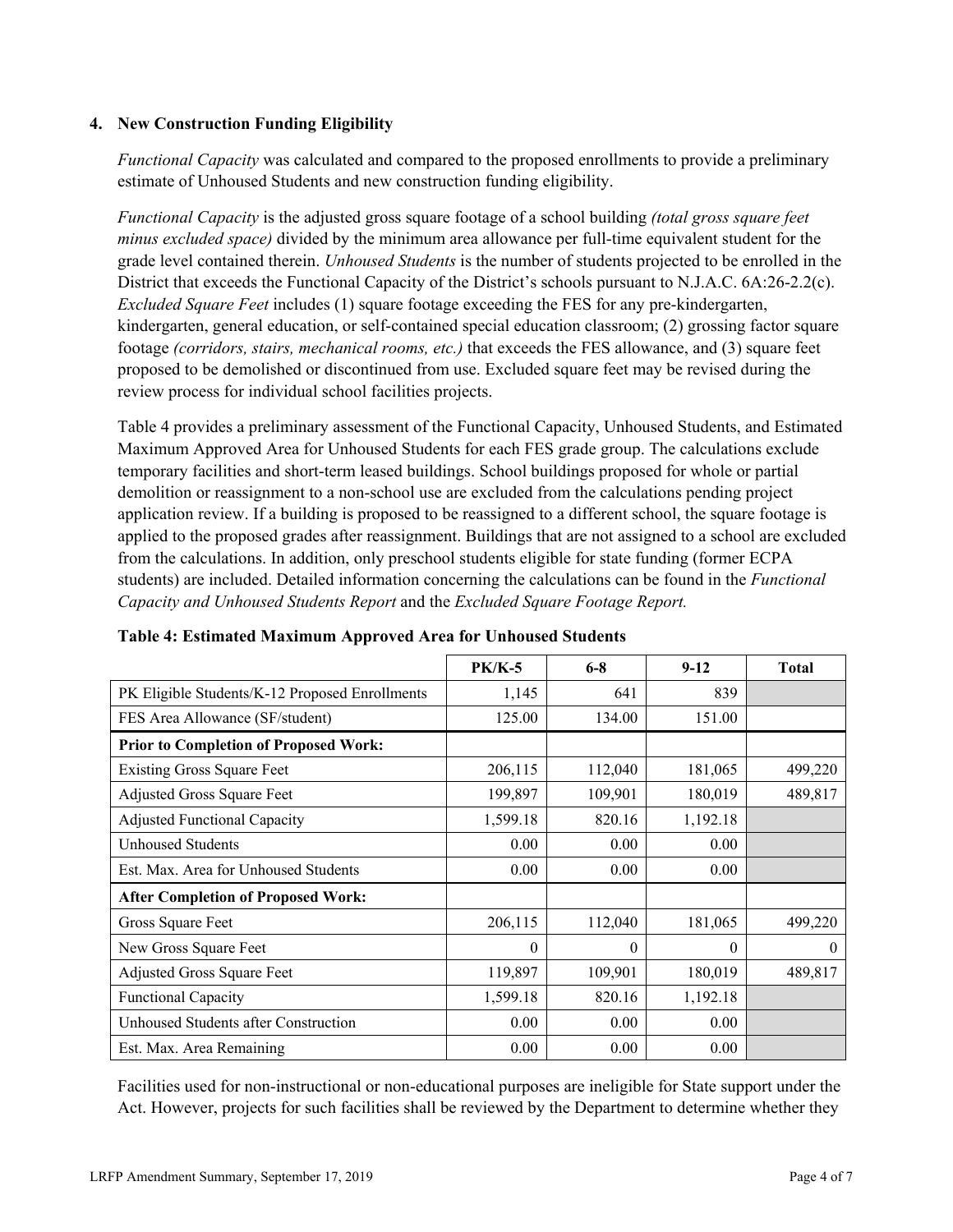are consistent with the District's LRFP and whether the facility, if it is to house students (full or part time) conforms to educational adequacy requirements. These projects shall conform to all applicable statutes and regulations.

Estimated costs represented in the LRFP by the District are for capital planning purposes only. The estimates are not intended to represent preliminary eligible costs or final eligible costs of approved school facilities projects.

Considerations:

- The District does not have approved projects pending completion, as noted in Section 1, that impact the Functional Capacity calculations.
- The Functional Capacity calculations *exclude* square feet proposed for demolition or discontinuation for the following FES grade groups and school buildings pending a feasibility study and project review: n/a.
- Based on the preliminary assessment, the District has Unhoused Students prior to the completion of proposed work for the following FES grade groups: n/a.
- New construction is proposed for the following FES grade groups:  $n/a$ .
- **Proposed new construction exceeds the estimated maximum area allowance for Unhoused** Students prior to the completion of the proposed work for the following grade groups: n/a.
- The District, based on the preliminary LRFP assessment, will not have Unhoused Students after completion of the proposed LRFP work. If the District is projected to have Unhoused Students, adequate justification has been provided to confirm educational adequacy in accordance with Section 6 of this determination.

**FINDINGS** Functional Capacity and Unhoused Students calculated in the LRFP are preliminary estimates. Preliminary Eligible Costs (PEC) and Final Eligible Costs (FEC) will be included in the review process for specific school facilities projects. A feasibility study undertaken by the District is required if building demolition or replacement is proposed per N.J.A.C. 6A:26-2.3(b)(10).

# **5. Proposed Work**

The District assessed program space, capacity, and physical plant deficiencies to determine corrective actions. Capital maintenance, or *"system actions,"* address physical plant deficiencies due to operational, building code, and /or life cycle issues. Inventory changes, or *"inventory actions,*" add, alter, or eliminate sites, site amenities, buildings, and/or rooms.

The Act (N.J.S.A. 18A:7G-7b) provides that all school facilities shall be deemed suitable for rehabilitation unless a pre-construction evaluation undertaken by the District demonstrates to the satisfaction of the Commissioner that the structure might pose a risk to the safety of the occupants even after rehabilitation or that rehabilitation is not cost-effective. Pursuant to N.J.A.C. 6A:26-2.3(b)(10), the Commissioner may identify school facilities for which new construction is proposed in lieu of rehabilitation for which it appears from the information presented that new construction is justified, provided, however, that for such school facilities so identified, the District must submit a feasibility study as part of the application for the specific school facilities project. The cost of each proposed building replacement is compared to the cost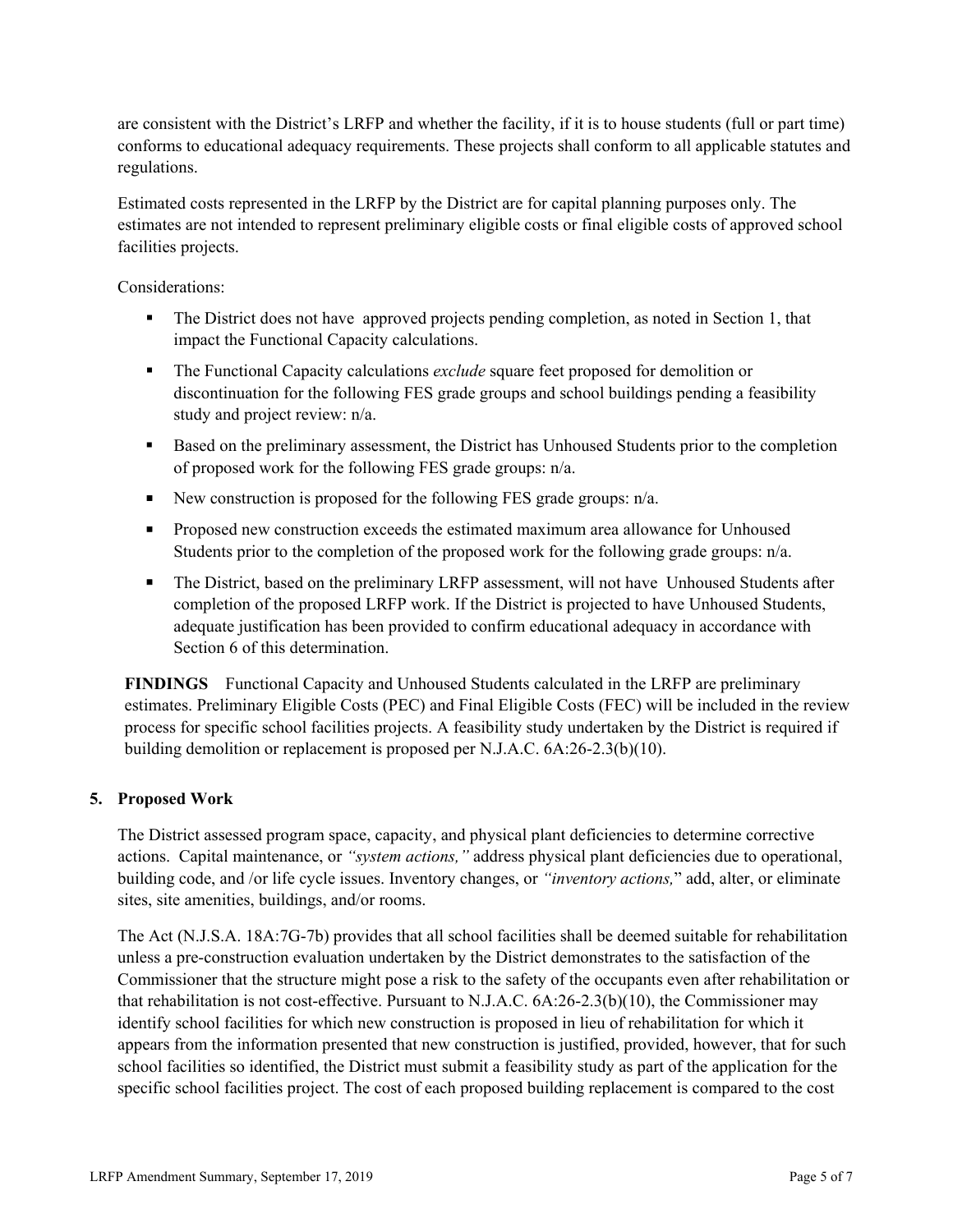of additions or rehabilitation required to eliminate health and safety deficiencies and to achieve the District's programmatic model.

Table 5 lists the scope of work proposed for each school based on the building(s) serving their student population. Detailed information can be found in the LRFP website reports titled *"School Asset Inventory," "LRFP Systems Actions Summary," and "LRFP Inventory Actions Summary."*

With the completion of the proposed work, the following schools are proposed to be eliminated:  $n/a$ ; the following schools are proposed to be added: n/a .

| <b>Proposed Scope of Work</b>                                                                  | <b>Applicable Schools</b>                           |
|------------------------------------------------------------------------------------------------|-----------------------------------------------------|
| Renovation only (no new construction)                                                          |                                                     |
| System actions only (no inventory actions)                                                     | Mahwah High School (050)                            |
|                                                                                                | Betsy Ross Elementary School (060)                  |
|                                                                                                | Lenape Meadows School (065)                         |
|                                                                                                | Joyce Kilmer Elementary School (075)                |
|                                                                                                | Rampao Ridge SChool (076)                           |
|                                                                                                | Washington Elementary School (080)                  |
|                                                                                                | Early Childhood Center (999)                        |
|                                                                                                | <b>Board Offices</b>                                |
| Existing inventory actions only (no systems actions)                                           | n/a                                                 |
| Systems and inventory changes                                                                  | n/a                                                 |
| <b>New construction</b>                                                                        |                                                     |
| Building addition only (no systems or existing inventory actions)                              | n/a                                                 |
| Renovation and building addition (system, existing inventory,<br>and new construction actions) | n/a                                                 |
| New building on existing site                                                                  | Central Warehouse at High School                    |
| New building on new or expanded site                                                           | n/a                                                 |
| Site and building disposal (in addition to above scopes)                                       |                                                     |
| Partial building demolition                                                                    | n/a                                                 |
| Whole building demolition                                                                      | n/a                                                 |
| Site and building disposal or discontinuation of use                                           | Commedore Perry building and site has been<br>sold. |

# **Table 5. School Building Scope of Work**

**FINDINGS** The Department has determined that the proposed work is adequate for approval of the District's LRFP amendment. However, Department approval of proposed work in the LRFP does not imply the District may proceed with a school facilities project. The District must submit individual project applications with cost estimates for Department project approval. Both school facilities project approval and other capital project review require consistency with the District's approved LRFP.

# **6. Proposed Room Inventories and the Facilities Efficiency Standards**

The District's proposed school buildings were evaluated to assess general educational adequacy in terms of compliance with the FES area allowance pursuant to N.J.A.C. 6A:26-2.2 and 2.3.